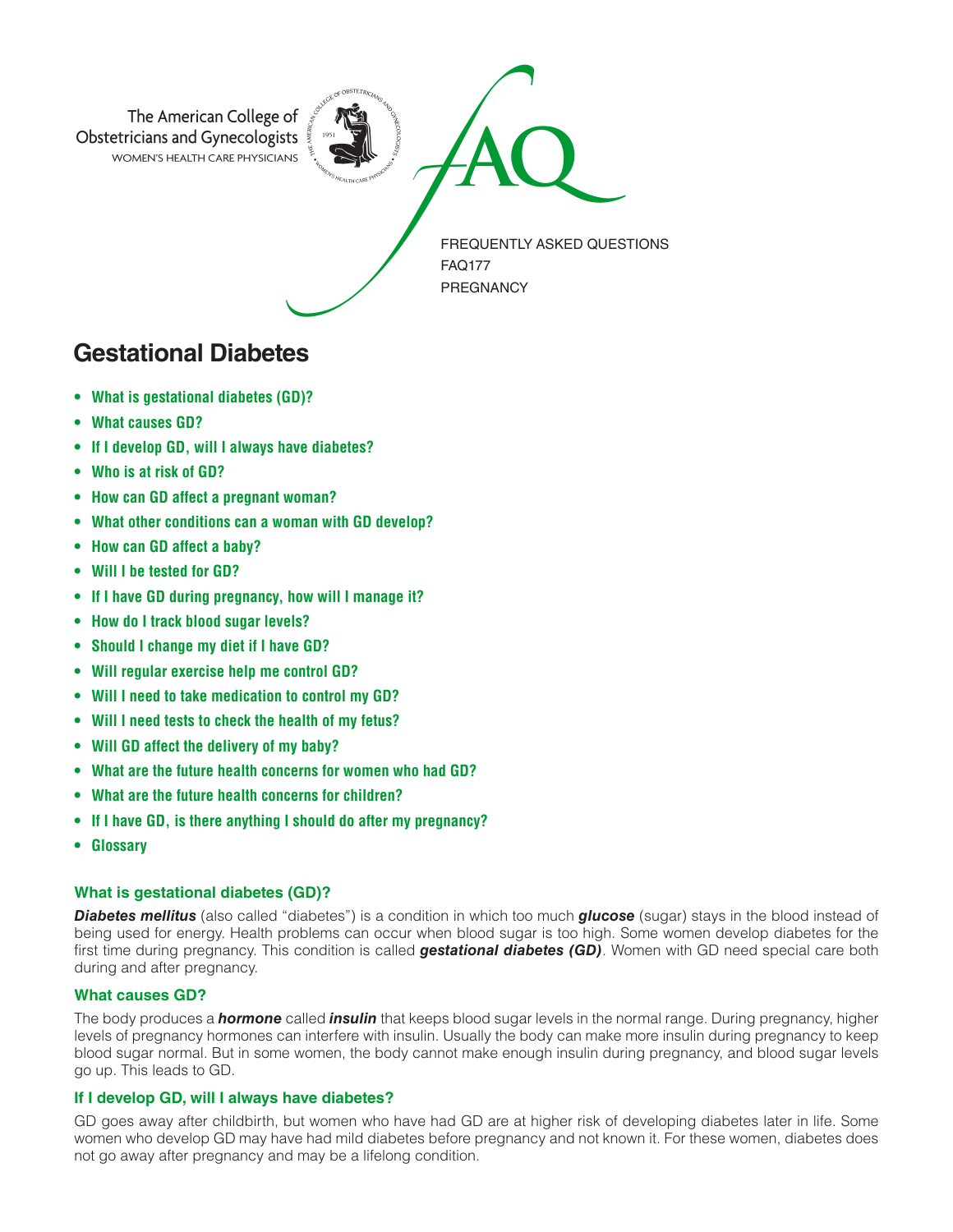# **Who is at risk of GD?**

Several risk factors are linked to GD. It also can occur in women who have no risk factors, but it is more likely in women who

- are overweight or obese
- are physically inactive
- had GD in a previous pregnancy
- had a very large baby (9 pounds or more) in a previous pregnancy
- have high blood pressure
- have a history of heart disease
- have *polycystic ovary syndrome (PCOS)*
- are of African American, Asian American, Hispanic, Native American, or Pacific Island background

## **How can GD affect a pregnant woman?**

When a woman has GD, her body passes more sugar to her *fetus* than it needs. With too much sugar, her fetus can gain a lot of weight. A large fetus (weighing 9 pounds or more) can lead to complications for the woman, including

- labor difficulties
- *cesarean delivery*
- heavy bleeding after delivery
- severe tears in the vagina or the area between the vagina and the anus with a vaginal birth

# **What other conditions can a woman with GD develop?**

When a woman has GD, she also may have other conditions that can cause problems during pregnancy. For example, high blood pressure is more common in women with GD. High blood pressure during pregnancy can place extra stress on the heart and kidneys.

**Preeclampsia** also is more common in women with GD. If preeclampsia occurs during pregnancy, the fetus may need to be delivered right away, even if it is not fully grown.

# **How can GD affect a baby?**

Babies born to women with GD may have problems with breathing and *jaundice*. These babies may have low blood sugar at birth.

Large babies are more likely to experience birth trauma, including damage to their shoulders, during vaginal delivery. Large babies may need special care in a *neonatal intensive care unit (NICU)*. There also is an increased risk of *stillbirth* with GD.

# **Will I be tested for GD?**

All pregnant women should be screened for GD. Your *obstetrician–gynecologist (ob-gyn)* or other health care professional will ask about your medical history to determine whether you have risk factors for GD. If you have risk factors, your blood sugar will be tested early in pregnancy. If you do not have risk factors or your testing does not show you have GD early in pregnancy, your blood sugar will be measured between 24 weeks and 28 weeks of pregnancy.

# **If I have GD during pregnancy, how will I manage it?**

You will need more frequent prenatal care visits to monitor your health and your fetus's health. You will need to track your blood sugar and do things to keep it under control. Doing so will reduce the risks to both you and your fetus. For many women, a healthy diet and regular exercise will control blood sugar. Some women may need medications to help reach normal blood sugar levels even with diet changes and exercise.

#### **How do I track blood sugar levels?**

You will use a glucose meter to test your blood sugar levels. This device measures blood sugar from a small drop of blood. Keep a record of your blood sugar levels and bring it with you to each prenatal visit. Blood sugar logs also can be kept online, stored in phone apps, and emailed to your ob-gyn or other health care professional. Your blood sugar log will help your ob-gyn or other health care professional provide the best care during your pregnancy.

# **Should I change my diet if I have GD?**

When women have GD, making healthy food choices is even more important to keep blood sugar levels from getting too high. If you have GD, you should eat regular meals throughout the day. You may need to eat small snacks as well, especially at night. Eating regularly helps avoid dips and spikes in your blood sugar level. Often, three meals and two to three snacks per day are recommended.

Also, it is important to gain a healthy amount of weight during pregnancy. Talk with your ob-gyn or other health care professional about how much weight gain is best for your pregnancy. For a woman with GD, too much weight gained or weight gained too quickly can make it harder to keep blood sugar levels under control.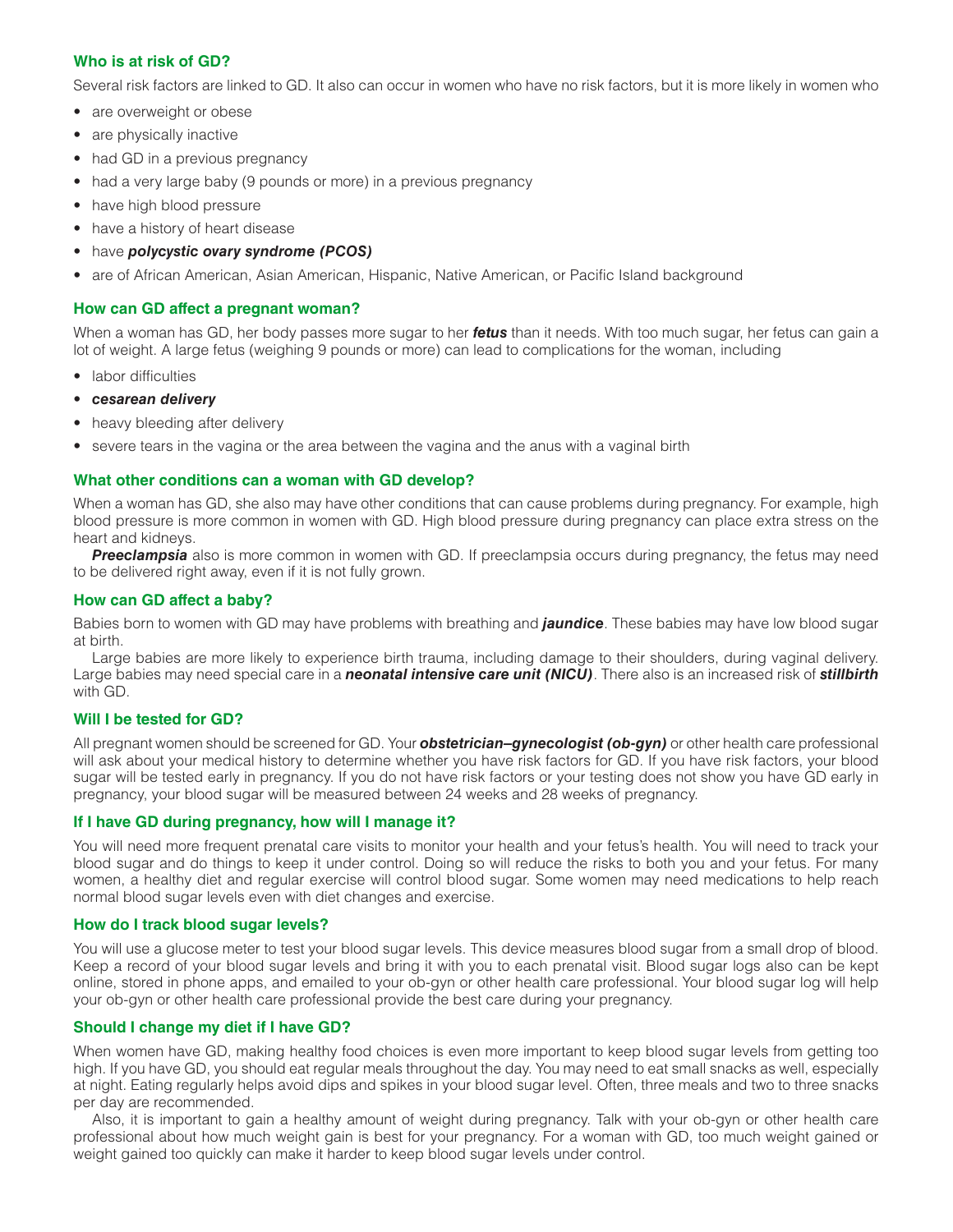#### **Will regular exercise help me control GD?**

Exercise helps keep blood sugar levels in the normal range. You and your ob-gyn or other health care professional can decide how much and what type of exercise is best for you. In general, 30 minutes of moderate-intensity aerobic exercise at least 5 days a week is recommended (or a minimum of 150 minutes per week). Walking is a great exercise for all pregnant women. In addition to weekly aerobic exercise, it's a good idea to add a walk for 10–15 minutes after each meal. This can lead to better blood sugar control.

#### **Will I need to take medication to control my GD?**

For some women, medications may be needed to manage GD. Insulin is the recommended medication during pregnancy to help women control their blood sugar. Insulin does not cross the *placenta*, so it doesn't affect the fetus. Your ob-gyn or other health care professional will teach you how to give yourself insulin shots with a small needle. In some cases, your ob-gyn or other health care professional may prescribe a different medication to take by mouth.

If you are prescribed medication, you will continue monitoring your blood sugar levels as recommended. Your ob-gyn or other health care professional will review your glucose log to make sure that the medication is working. Changes to your medication may be needed throughout your pregnancy to help keep your blood sugar in the normal range.

#### **Will I need tests to check the health of my fetus?**

Special tests may be needed to check the well-being of the fetus. These tests may help your ob-gyn or other health care professional detect possible problems and take steps to manage them. These tests may include the following:

- Fetal movement counting ("kick counts")—This is a record of how often you feel the fetus move. A healthy fetus tends to move the same amount each day. You should contact your ob-gyn or other health care professional if you feel a difference in your fetus's activity.
- Nonstress test—This test measures changes in the fetus's heart rate when the fetus moves. The term "nonstress" means that nothing is done to place stress on the fetus. A belt with a sensor is placed around your abdomen, and a machine records the fetal heart rate picked up by the sensor.
- Biophysical profile (BPP)—This test includes monitoring the fetal heart rate (the same way it is done in a nonstress test) and an *ultrasound exam*. The BPP checks the fetus's heart rate and estimates the amount of *amniotic fluid*. The fetus's breathing, movement, and muscle tone also are checked. A modified BPP checks only the fetal heart rate and amniotic fluid level.

#### **Will GD affect the delivery of my baby?**

Most women with controlled GD can complete a full-term pregnancy. But if there are complications with your health or your fetus's health, labor may be induced (started by drugs or other means) before the due date.

Although most women with GD can have a vaginal birth, they are more likely to have a cesarean delivery than women without GD. If your ob-gyn or other health care professional thinks your fetus is too big for a safe vaginal delivery, you may discuss the benefits and risks of a scheduled cesarean delivery.

#### **What are the future health concerns for women who had GD?**

GD greatly increases the risk of developing diabetes in your next pregnancy and in the future when you are no longer pregnant. One third of women who had GD will have diabetes or a milder form of elevated blood sugar soon after giving birth. Between 15% and 70% of women with GD will develop diabetes later in life.

Women who have high blood pressure or preeclampsia during pregnancy also are at greater risk of heart disease and stroke later in life. If you had high blood pressure or preeclampsia during a past pregnancy, tell your ob-gyn or other health care professional so the health of your heart and blood vessels can be monitored throughout your life.

#### **What are the future health concerns for children?**

Children of women who had GD may be at risk of becoming overweight or obese during childhood. These children also have a higher risk of developing diabetes. Be sure to tell your baby's doctor that you had GD so your baby can be monitored. As your baby grows, his or her blood sugar levels should be checked throughout childhood.

#### **If I have GD, is there anything I should do after my pregnancy?**

If you have GD, you should have a blood test 4–12 weeks after you give birth. If your blood sugar is normal, you will need to be tested for diabetes every 1–3 years.

#### **Glossary**

**Amniotic Fluid:** Water in the sac surrounding the fetus in the mother's uterus.

*Cesarean Delivery:* Delivery of a baby through surgical incisions made in the woman's abdomen and uterus.

**Diabetes Mellitus:** A condition in which the levels of sugar in the blood are too high.

**Fetus:** The stage of prenatal development that starts 8 weeks after fertilization and lasts until the end of pregnancy.

*Gestational Diabetes (GD):* Diabetes that arises during pregnancy.

*Glucose:* A sugar that is present in the blood and is the body's main source of fuel.